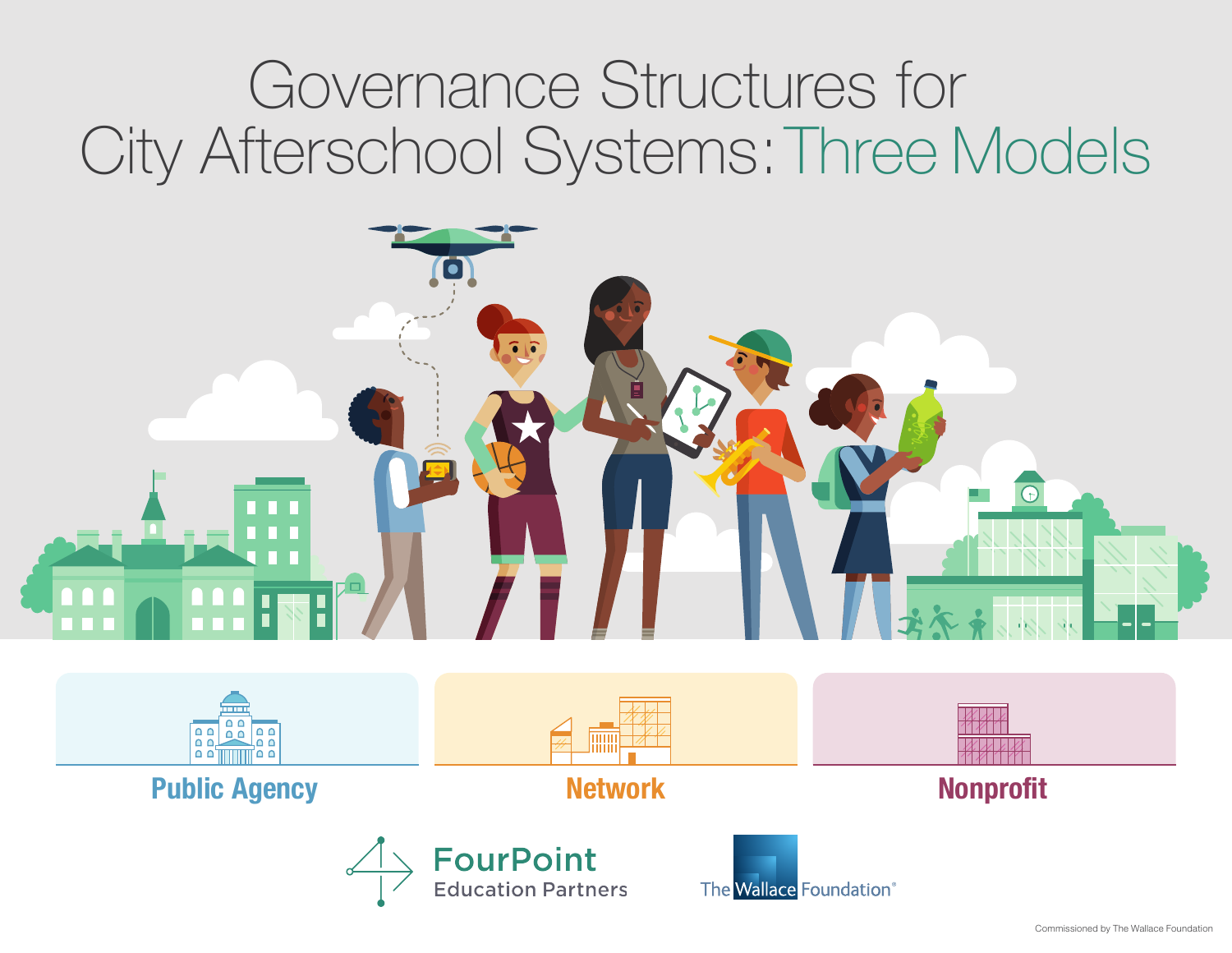# **Introduction**

n cities across the country, formal systems have emerged to coordinate afterschool opportunities for children and youth. City afterschool systems represent groups of stakeholders afterschool providers, city agencies, schools, and other community organizations and institutions—that are coordinating efforts to boost afterschool program participation, improve program quality, advocate for resources and policy changes, and connect programs to enhance opportunities and outcomes for children and youth.<sup>1</sup> In cities across the country, formal systems have emerged to<br>
coordinate afterschool opportunities for children and youth.<br>
City afterschool systems represent groups of stakeholders—<br>
afterschool providers, city agencies,

City afterschool systems are complex and dynamic. They draw their power from the resources of community partners and the ability of city leaders to gather and focus those resources. In 2013, at least 77 of the 275 largest U.S. cities were working to coordinate afterschool options.<sup>2</sup> As more cities engage in this work, information is becoming available about how systems are governed and how partners are organizing themselves to meet shared goals. This brief describes three distinct models for afterschool system governance.

# **What Is Governance And Why Does It Matter?**

stablishing an effective governance structure is essential for any partnership.<sup>3</sup> In the context of afterschool systems, governance can be thought of as the basic operating structures and practices that guide and support the work. This includes staffing the system; identifying roles and relationships among system leaders, staff, and stakeholders; and establishing communications mechanisms, decision-making structures, and other structures that allow the system to carry out its work effectively and track its progress.

One distinguishing feature of afterschool system governance is the organizational home. Where the system lives—its home—drives a number of aspects of system governance, including how it is staffed, how decisions are made and by whom, and how its work is funded over time.

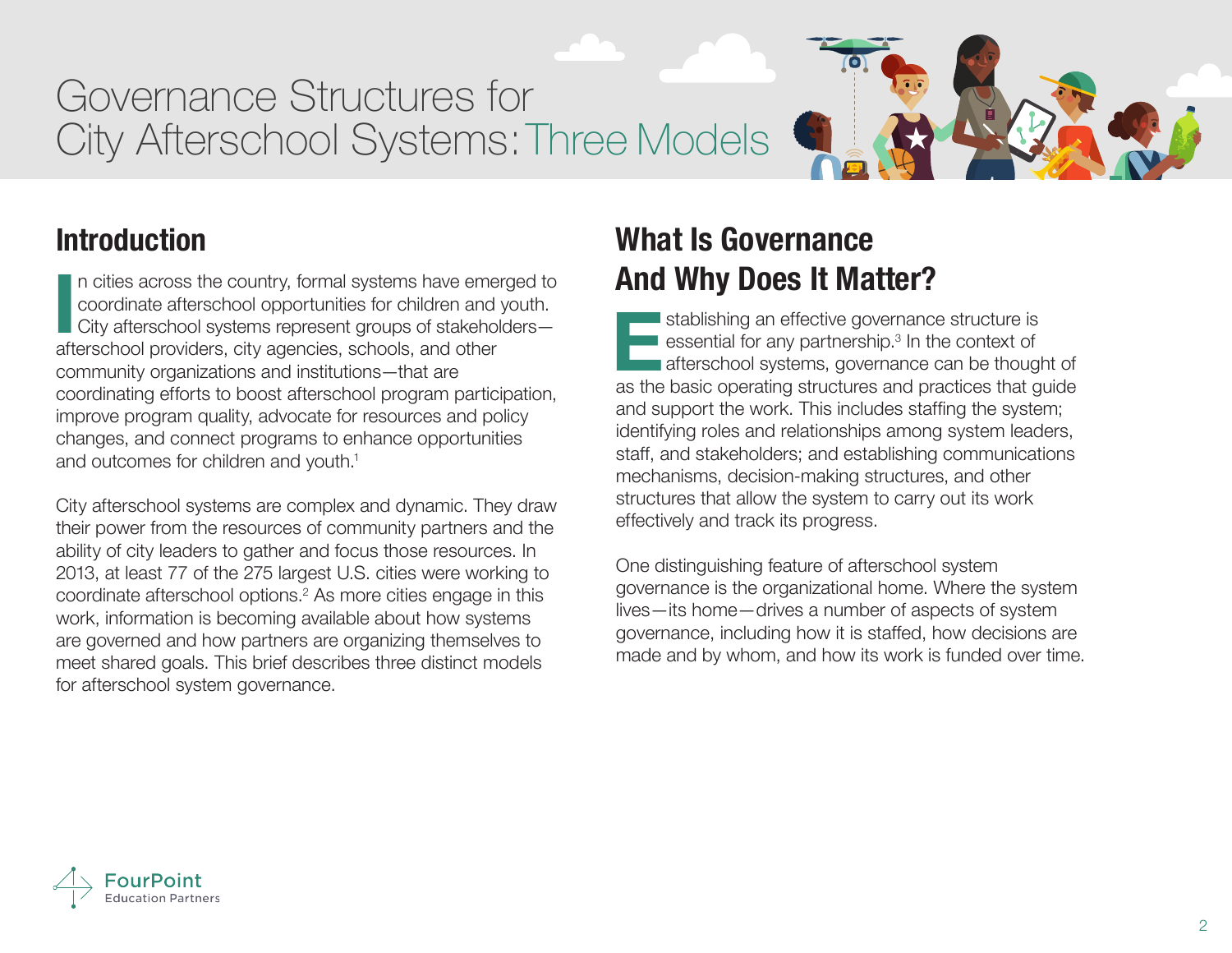

**F** rom 2012 to 2017, FourPoint Education Partners<br>
(formerly Cross & Joftus) served on the technical<br>
assistance team for The Wallace Foundation's Afterschool **r** rom 2012 to 2017, FourPoint Education Partners (formerly Cross & Joftus) served on the technical System Building Initiative (ASB), which supported 14 cities to strengthen their afterschool systems.

Through this role and work in other communities, we began to see several distinct types of governance structures emerging in afterschool systems. To better understand and articulate these types, we:

- $\checkmark$  Interviewed leaders from 15 cities with formal afterschool systems:
	- 12 in the ASB initiative:

### Additional cities:

*Baltimore, Boston, Denver, Fort Worth, Grand Rapids, Jacksonville, Louisville, Nashville, New York, Philadelphia, Providence, and Saint Paul*

*Oakland, Omaha, and Palm Beach County*

## $\checkmark$  Interviewed other afterschool system field leaders

- $\checkmark$  Searched for any literature available on the topic
- $\sqrt{\ }$  Drew from our own experiences related to designing and refreshing governance systems

Information gathering took place from fall 2013 to fall 2015.



# **Three Governance Models**

**T** hree distinct models of afterschool system governance stood out in our sample of 15 cities, two with clear subtypes.4



## **1. Public Agency with a home in a:**

- Mayor's office: *Grand Rapids*<sup>5</sup>
- School district: *Grand Rapids, Oakland*
- Other city agency (libraries, parks and recreation, etc.): *Nashville, New York City, Philadelphia*

## **2. Nonprofit with a home in a:**

- Single purpose nonprofit: *Boston, Fort Worth, Providence, Palm Beach County*
- Multiservice nonprofit organization: *Baltimore, Jacksonville*



### **3. Network with no single organizational home:**

• Several organizations share management and oversight: *Denver, Louisville, Omaha, Saint Paul*



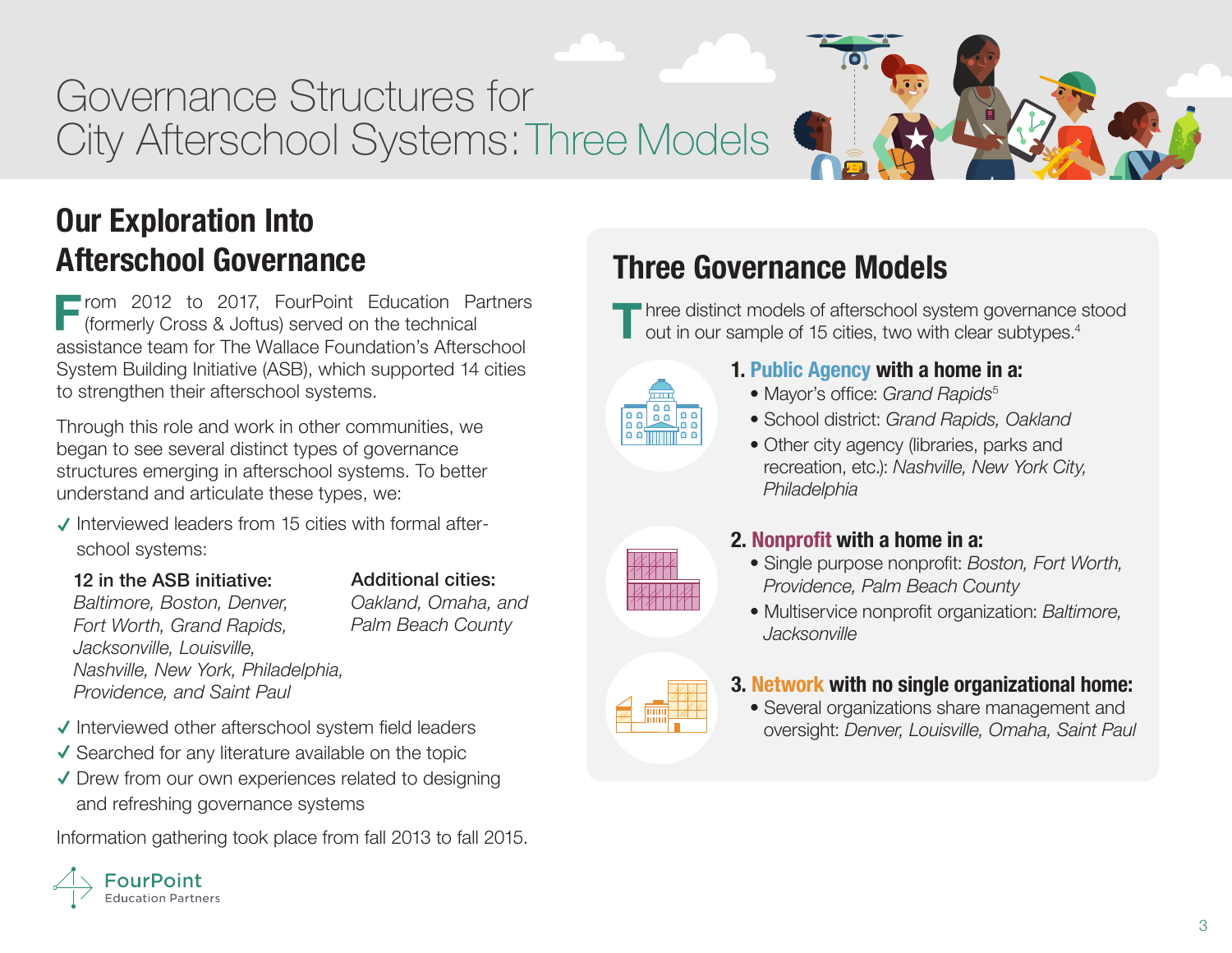

- Led by mayor, superintendent or other city agency lead
- Organizational home is mayor's office, school district or other city agency (e.g. libraries or parks and recreation)
- City examples: Nashville, New York City, Philadelphia, Grand Rapids, Oakland



Staffing, leadership, and infrastructure is already in place



- Organizations designate single lead or leadership team
- No single organizational home; several organizations share management and oversight
- City examples: Denver, Louisville, Omaha, Saint Paul



- Led by non-profit board of directors or someone designated by the board
- Organizational home is a single purpose or multiservice non-profit
- City examples: Baltimore, Jacksonville, Boston, Fort Worth, Providence, Palm Beach County







*Single purpose*: focus is afterschool



*Multiservice*: afterschool is part of a larger strategy

## **Considerations:**





There's no "right" governance model. Choose the best one for your local context.



Be clear on who's responsible for leadership, oversight, and day-to-day operations.



Don't expect your model to look the same 10 years from now.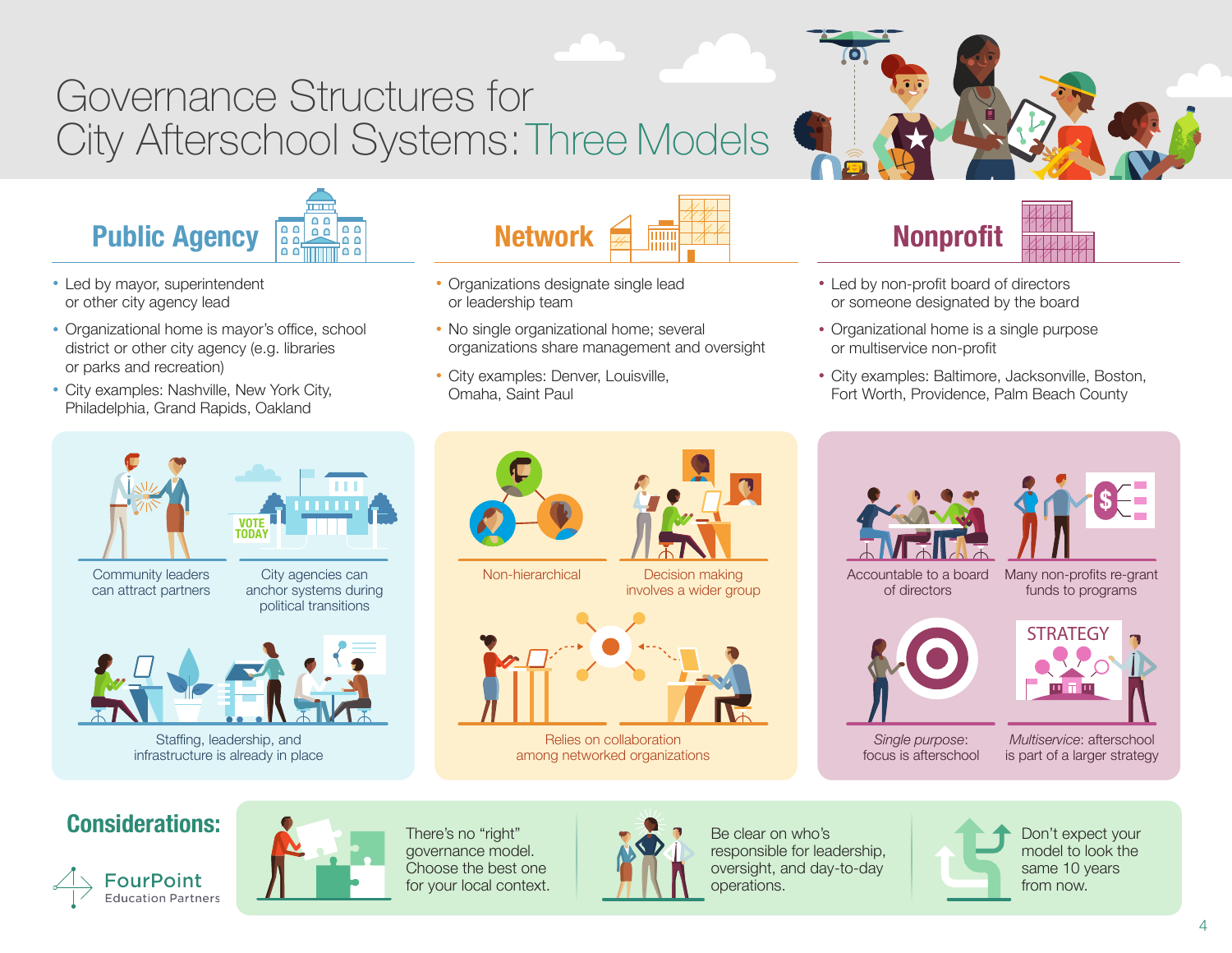#### **GOVERNANCE MODEL TYPES AND EXAMPLES**

## **Public Agency**

fterschool systems are sometimes housed within city agencies or public systems. In some cities, the afterschool system **A** fuerschool systems are sometimes housed<br>within city agencies or public systems.<br>In some cities, the afterschool system<br>is a signature program of the mayor, making that office a logical operational home. In others, systems work may sit in one or more municipal departments, such as parks and recreation or libraries, or in the local school system.

In this model, city or school district employees primarily staff the system, with agency, school district and/or city leaders providing strategic leadership and oversight and rallying other leaders and partners around system goals. While they are part of city agencies, afterschool systems adopting this model may still choose to establish a governing body specific to the work of the system, as was the case in Grand Rapids and Nashville.

**EXAMPLE:** *Former Nashville Mayor Dean launched the Nashville After Zone Alliance (NAZA) as a strategy for increasing the high school graduation rate. Mayor Dean was a hands-on NAZA champion, staying involved in decision making, engaging key stakeholders, and keeping them focused on the work. He also engaged Metropolitan Nashville Public Schools' superintendent as vice-chair and other leaders from municipal agencies and the business community.* 



*A NAZA coordinator was hired to manage the system. Through city contracts, NAZA channeled a combination of public and private funds to five coordinating organizations (one in each of the city's "Zones") and to provider partners that delivered afterschool programming. Each coordinating organization had a Zone Director, who was responsible for managing the Zone's program partners. Zone directors were also responsible for specific aspects of system development. For example, one Zone director led NAZA's communications strategy. To buffer NAZA from any potential impacts of leadership transitions, just prior to Mayor Dean's departure, NAZA moved to its new home—the Nashville Public Library—where the hope is it will become an ongoing part of the city infrastructure.*

## **Network**

fterschool systems adopting a network model are staffed and operated by a small set of organizations (2-3) that each take responsibility for and contribute to the leadership **A**of system-building work. While all four of the networks in our city sample were comprised of a combination of public and private partners, in theory a network could be comprised solely of public or private partners.

Leadership and staffing structures vary from network to network. In some, responsibility for system leadership and operations is shared across staff from lead organizations. In others, networks appoint a full-time system lead or organization ultimately responsible for the work. Like the other models, networks receive funding from a mix of public and private sources. Unlike the others, decision making in this model commonly involved a wider group of stakeholders and was less likely to be swayed by any one individual or organization.

**EXAMPLE:** *Sprockets is a public-private partnership that supports a system of afterschool options in Saint Paul. Sprockets staff sat within three separate organizations. Its director was housed in the city's parks and recreation department, an associate director and a communications and network associate were employed by Augsburg College's Sabo Center for Democracy and Citizenship, and a network organizer worked out of the YWCA of Saint Paul. Together, the Sprockets team collaborated with providers and community partners to increase high-quality afterschool opportunities for youth. This included regular engagement with four existing neighborhood network teams—groups of providers and community members that have long worked to improve out-of-school time opportunities for youth in specific geographic regions of the city.* 

*While Sprockets did not directly fund programs, its relationships with these teams enabled citywide initiatives focused on program quality and access. An executive committee and leadership team with members from city*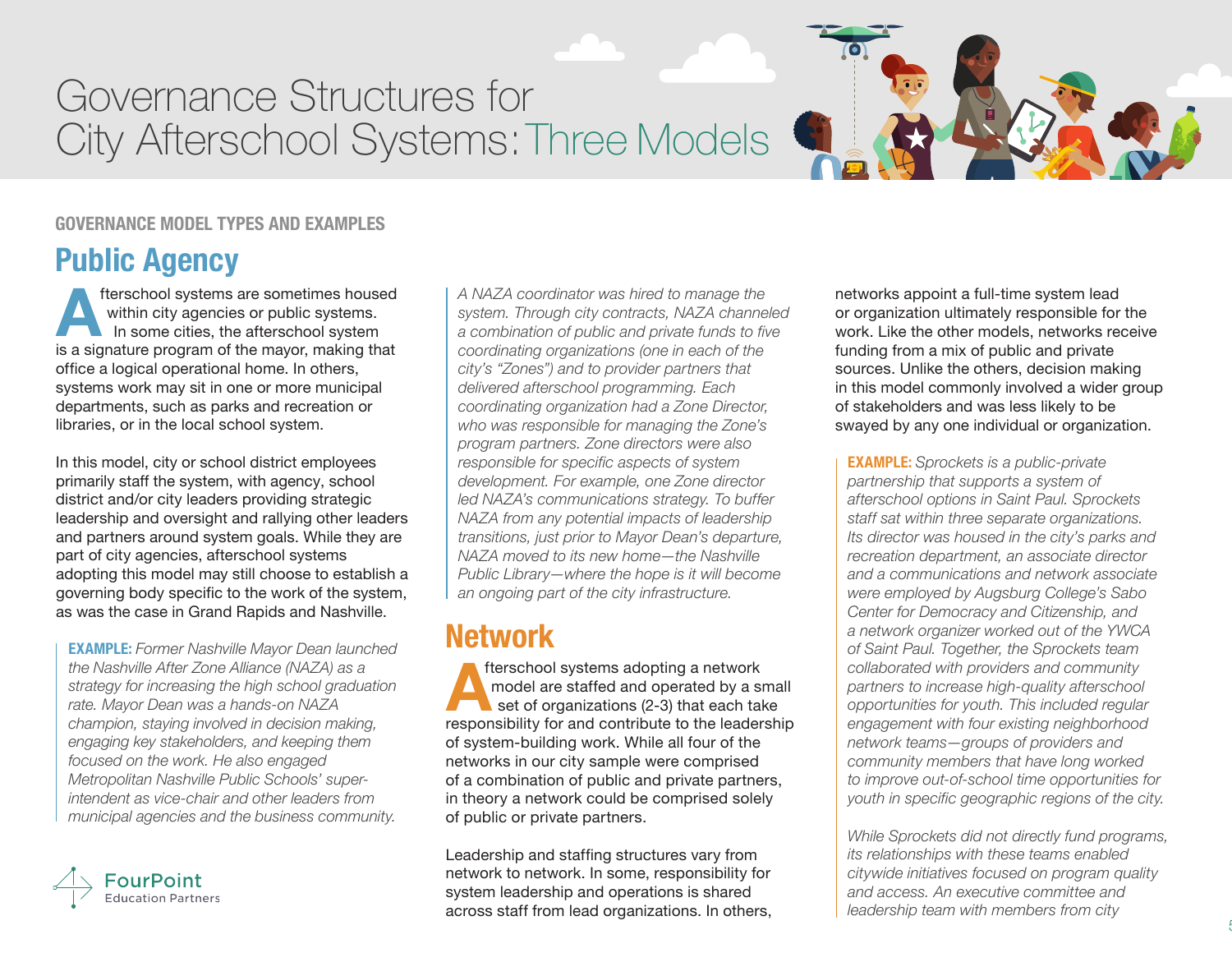

*agencies, the mayor's office, the school district, community-based organizations, and others helped set Sprocket's strategy and maintain network momentum. A community advisory council (CAC) of providers and parents helped support network operations, and workgroups with members from the leadership team and CAC worked on specific issues, such as quality and sustainability. Sprockets staff also engaged the St. Paul Youth Commission to provide input on its strategy and practice.*

## **Nonprofit**

nother common home for afterschool systems, among those we examined, is within a local nonprofit organization. This includes nother common home for afterschool s<br>
among those we examined, is within a<br>
nonprofit organization. This includes<br>
nonprofits that operate a variety of programs (multiservice nonprofits) and those that are created specifically to carry out the work of afterschool system building (dedicated or single-purpose nonprofits).

Staffing of these models varies—in some non-profits, a lead, sometimes with additional staff, is solely dedicated to the functions of the afterschool system. In others, particularly multiservice nonprofits, a team from across the organization supports system functionality as part of its broader work portfolio. The nonprofits in our sample were funded through private and public sources, with some serving as re-granters of public funding for afterschool programs. State laws



governing nonprofits require organizations to have a formal board of directors. While the specific purview of nonprofit boards varies, they typically provide strategic, financial, and operational oversight of the organization. In multiservice nonprofits, this includes, but is not limited to, the work of the afterschool system.

**EXAMPLE:** *The Family League of Baltimore operates as a 501c3 and serves as a coordinating entity for state funds—helping to set funding priorities and distribute resources to programs serving Baltimore children and families. As such, its afterschool work sat within a larger portfolio of initiatives. The Family League directly funded programs through a mix of public and private sources. At the Family League, a senior director of initiatives oversaw Baltimore's afterschool system-building work in addition to other organizational priorities.* 

*The Family League also had a program director of extended learning and a quality improvement program manager, who helped move the day-today work of the system. Decision-making authority rested primarily within the organization and with its board, half of which was comprised of public officials who serve as ex-officio members. Other board members included partners, other agency representatives, and members of the business community. In addition to its organizational governance structure, the Family League engaged a citywide steering committee focused specifically on its community school strategy, which included afterschool, and regularly sought input from the provider community, youth, and families to inform its afterschool system-building approach.*

# **Model Considerations**

As cities consider which model might be the best fit for their community, there are a few things to keep in mind. First, there is no "right" governance model. Each model comes with its own set of advantages and constraints—the key is choosing the best one for a local context. Second, no matter the model, governance likely is most effective when it's clear which partners and people within the system are responsible for system leadership, oversight, and day-to-day operations. Third and finally, system organizers can expect that their model will not look the same 10 years from now as it does today. Of the 15 cities reviewed, nearly half changed their organizational home at some point. The governance of an afterschool system should continue to reflect the community's needs and context.